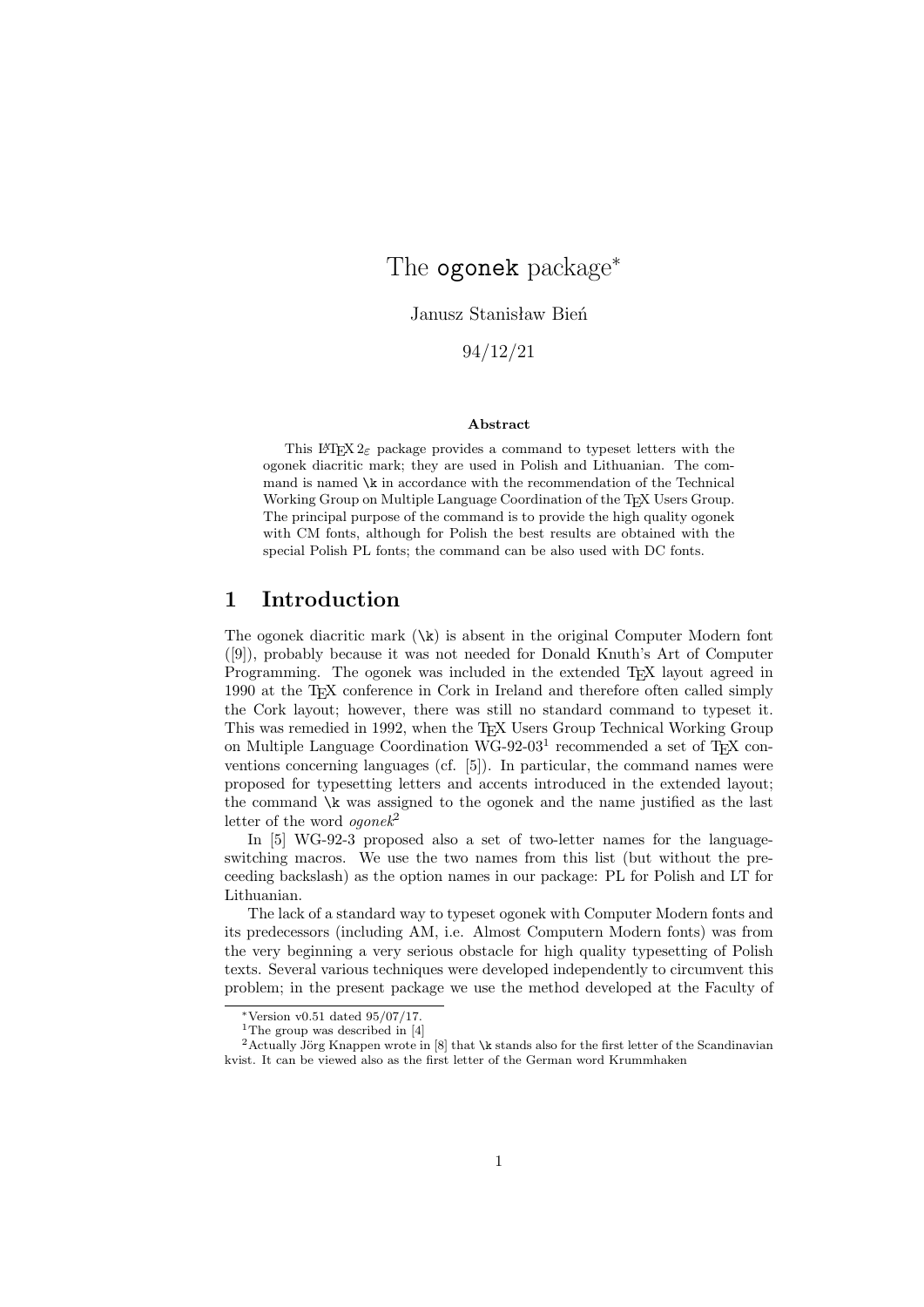Mathematics, Informatics and Mechanics of the Warsaw University and used in  $\text{LATEX}$  styles plfonts and plhb.<sup>3</sup>

The primary problem was to find a CM character which bears sufficient ressemblance to ogonek. Several characters (including e.g. comma) were tried till 1988, when Jerzy Ryll suggested to use \lhook (left hook) symbol available in Plain TEX as a part of the \hookrightarrow  $(\rightarrow)$  symbol; this is the character '54 in math italics fonts. Ryll's idea was described in the note [1] and Janusz S. Bień's pl.sty style using this technique was sent to the T<sub>E</sub>Xline editor to be included in the Aston T<sub>E</sub>X archive; unfortunately, it seems that it never managed to get there. The idea was also presented in a paper written in Polish in 1988, which however appeared much later ([2]).

The remaining problem was to achieve proper positioning of the left hook character with the appropriate letters for every fonts size and shape; as ogonek accompanies such different letters as a, A, e and E, this was not an easy task. At first it was done simply by hand, as in Janusz S. Bień's plfonts.tex file loaded during the LATEX format generation. The credit for solving this problem is due to Leszek Holenderski, who in 1989 created his plfonts.sty, which patched the standard LATEX font switching mechanism with the code for adjusting the placing of ogonek. We use his code here without any substantial changes.<sup>4</sup>

In the extended T<sub>EX</sub> layout used at present practically only in Norbert Schwarz's DC fonts (cf.  $[6]$ ,  $[7]$ ) but envisaged as the future T<sub>EX</sub> standard and therefore recommended for LATEX  $2\varepsilon$  users the slots are assigned for both Polish letters with ogonek and the ogonek itself; typeseting all Polish letters and some Lithuanian ones causes therefore no problem and requires only referencing the appropriate characters; the remaining Lithuanian characters have to be typeset using by the composition of the appropriate chcaracters (the \accent primitive cannot be used for this purpose because it placed the accent over the letter).

The primary problem with the extended T<sub>E</sub>X font layout was (at to some measure still is) its incompatibility with the standard CM layouts, which for many users makes the migration to the new layout prohibitively difficult. For many applications a good solution was a mixed layout, with the lower part (character codes from 0 to 127) fully compatible with CM fonts and the higher part more or less compatible with the Cork layout. We will call this layout Cork-extended CM  $\mathrm{layout}^5$ .

The PL fonts, developed by Bogusław Jackowski and Marek Ryćko with some advice of a professional typographer Roman Tomaszewski and included in the MeX distribution<sup>6</sup>, are a special case of Cork-like extended Computer Modern fonts—in the higher part they contain Polish letters with ogonek placed in the same slots as in the Cork layout; however, they contain also the Polish double opening quote

<sup>3</sup>Thanks to the contribution of Piotr Filip Sawicki, the support of these styles is a standard feature of AUC T<sub>E</sub>X, a sophisticated (La)T<sub>E</sub>X environment for Emacs, since the release 9.0 of May 1994.

 $4B$ ień's notes say that he started to use Ryll's technique on 22nd June 1988 and created a version of Holenderski's style on 17th October 1999 (the version was called plhb.sty, where hb stands for Holenderski's style as modified by Bień and pl stands both for Polish and the earlier pl style; it used a different input convention than the original Holenderski's style)

<sup>&</sup>lt;sup>5</sup>It seems to be little known that the layout should be coded in the TFM and PK files by means of the Metafont **font\_coding\_scheme** command; to the best of our knowledge, the only program which takes advantage of this fact is Eberhard Mattes' dvispell  $$^{6}$$  available  $\,$ e.g.  $\,$  from  $\,$  Comprehensive TEX  $\,$  Archive  $\,$  Network  $\,$  in  $\,$  th

from Comprehensive TEX Archive Network in the directory texarchive/languages/polish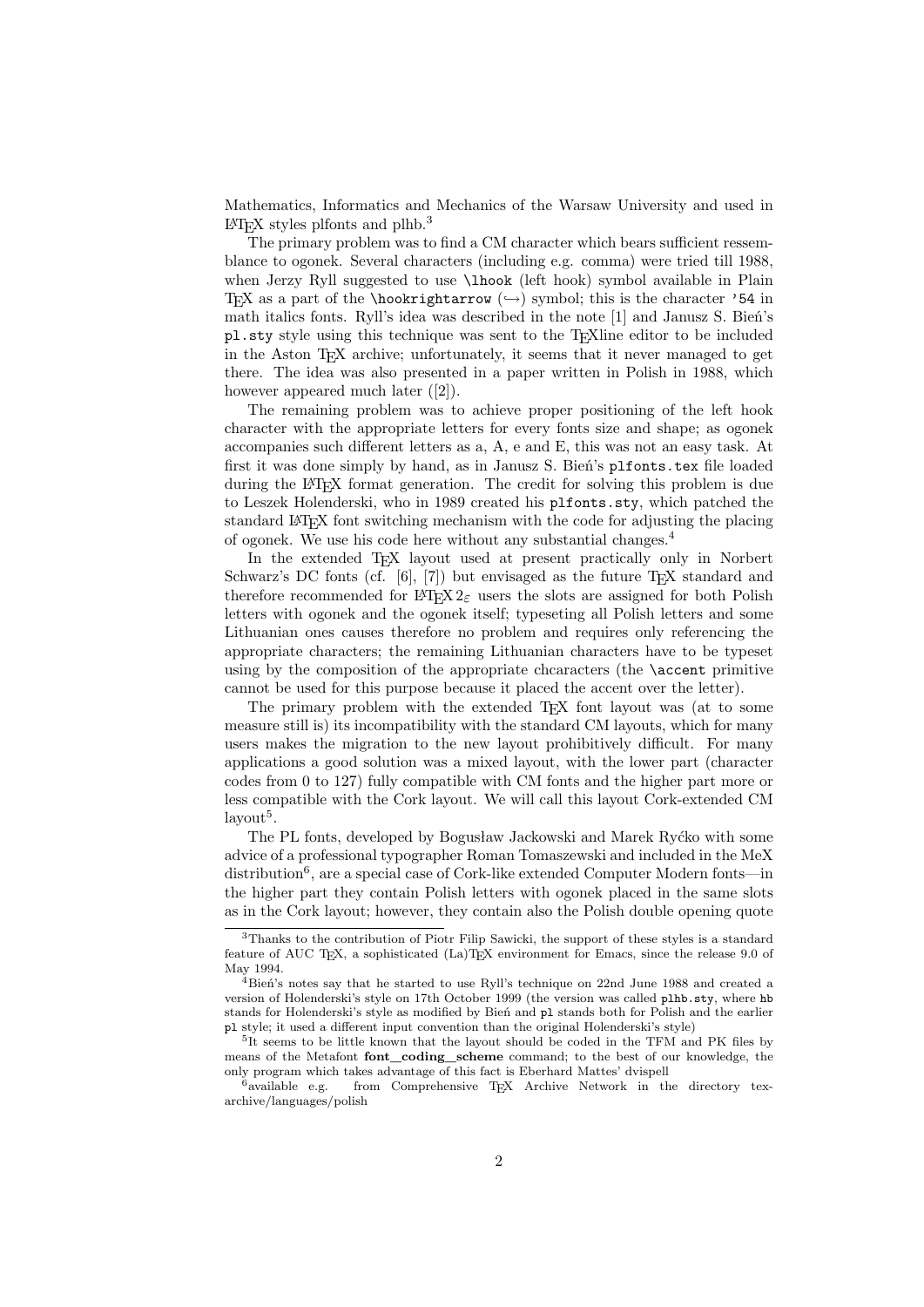moved from its Cork position in the lower part to the higher part of the font. This layout can be called PL-extended CM fonts<sup>7</sup>

The PL fonts provide the best quality for Polish texts; however, for those Lithuanian letters with ogonek which do not coincide with Polish ones it is necessary to use the same technique as for CM fonts. In consequence, for Lithuanian texts the use of DC fonts is probably an optimal solution.

# **2 Usage**

The package is loaded in the standard way with the \usepackage{ogonek} command.

As the fonts called by us the PL-extended CM fonts are not widely used, they do not have also a generally accepted symbol for their layout. Mariusz Olko in his preliminary version of polski package referes to them as OT1P, while Włodzimierz Bzyl in his LaMeXe uses the OT4 symbol. In consequence ogonek works with the following font encodings: OT1 (standard meaning) OT1P (PL fonts with Olko's package) OT4 (PL fonts with LaMeX2e and later versions of Olko's package) T1 (standard meaning)

The package accepts two language options:

PL only Polish letters with ogonek

LT Lithuanian letters — which subsume the Polish ones — with ogonek Omitting the language option allows to use any letter with ogonek.

# **3 Hyphenation of words with ogonek accent**

The full and correct hyphenation of words with ogonek (and other Polish letters) is possible with DC and PL fonts; details to be written later.

### **4 Implementation**

Beware: comments in this section were written by Igor Moo.

### **4.1 Identification**

We start the code with standard identification of the package

```
1 \langle *style \rangle2 \NeedsTeXFormat{LaTeX2e}[95/06/01]
\overline{3}4 \ProvidesPackage{ogonek}[\filedate\space\fileversion\space
5 Provides macro '\string\k' for ogonek]
```
<sup>7</sup>At present (i.e. in all MeX releases including 1.5) a PL font have the **font\_coding\_scheme** identical with the CM font it is compatible with. For example, both plr10 and cmr10 have the coding scheme TeX text, pltt10 and cmtt10 TeX typewriter text etc. Dvispell users would appreciate very much if the PL fonts were distinguishable from CM fonts by the coding scheme field, which can be asigned such values as PL-extended TeX text, PL-extended TeX typewriter text etc.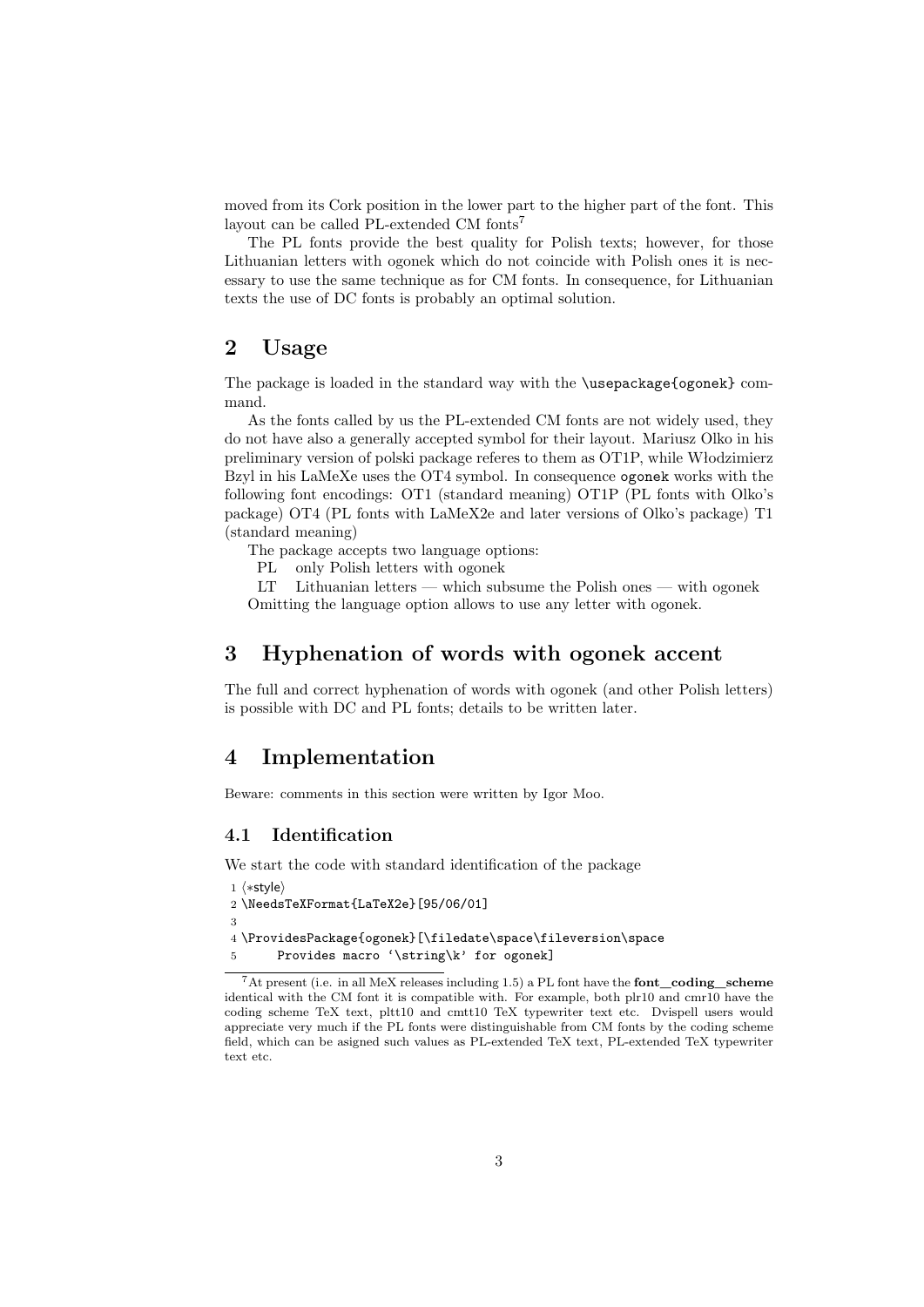### **4.2 Processing options**

#### **4.2.1 Encoding selection options**

\ogonek@obsolete In previous versions of ogonek options were present for selection of font encod $ing(s)$  used in a document. Now they are no longer needed since we try to guess what encodings are really used.

```
6 \newcommand\ogonek@obsolete[1]{%
    7 \PackageWarningNoLine{ogonek}{Option #1 is now obsolete \MessageBreak
8 due to dynamic encodings testing}
9 }
10 \DeclareOption{T1}{\ogonek@obsolete{T1}}
11 \DeclareOption{OT1}{\ogonek@obsolete{OT1}}
12 \DeclareOption{OT1P}{\ogonek@obsolete{OT1P}}
13 \DeclareOption{OT4}{\ogonek@obsolete{OT4}}
```
#### **4.2.2 Language selection options**

\@testogonekletter Here we define macro that will be used below to test if a ogonked letter is 'legal'. Primarily we define it just to gobble it's argument.

> If option PL is specified the macro is redefined to accept only Polish ogonked letters. Option LT redefines it to allow only Lithuanian letters.

> If both options were specified all aAeEiIuU letters will be allowed since in LATEX 2ε options are processed in order of declaration and LT overwrites PL.

```
14 \let\@testogonekletter\@gobble
15 \DeclareOption{PL}{
16 \def\@testogonekletter#1{%
17 \ifx a#1\else \ifx A#1\else
18 \ifx e#1\else \ifx E#1\else
19 \PackageWarning{ogonek}%
20 {Unusual Polish letter #1 with ogonek}\fi
21 \over 1 \over 1 \over 122 - 323 }
24 \DeclareOption{LT}{
25 \def\@testogonekletter#1{%
26 \ifx a#1\else \ifx A#1\else
27 \ifx e#1\else \ifx E#1\else
28 \ifx i#1\else \ifx I#1\else
29 \ifx u#1\else \ifx U#1\else
30 \PackageWarning{ogonek}%
31 {Unusual Lithuanian letter #1 with ogonek}\fi
32 \fi \fi \fi \fi \fi \fi \fi
33 }
34 }
```
Now we're ready to process the options 35 \ProcessOptions

### **4.3 Positioning of ogonek in old fonts**

This comes from L. Holenderski's plfonts.sty. Positionig of ogonek for specific letters is tuned for 300dpi Computer Modern fonts, but works reasonably well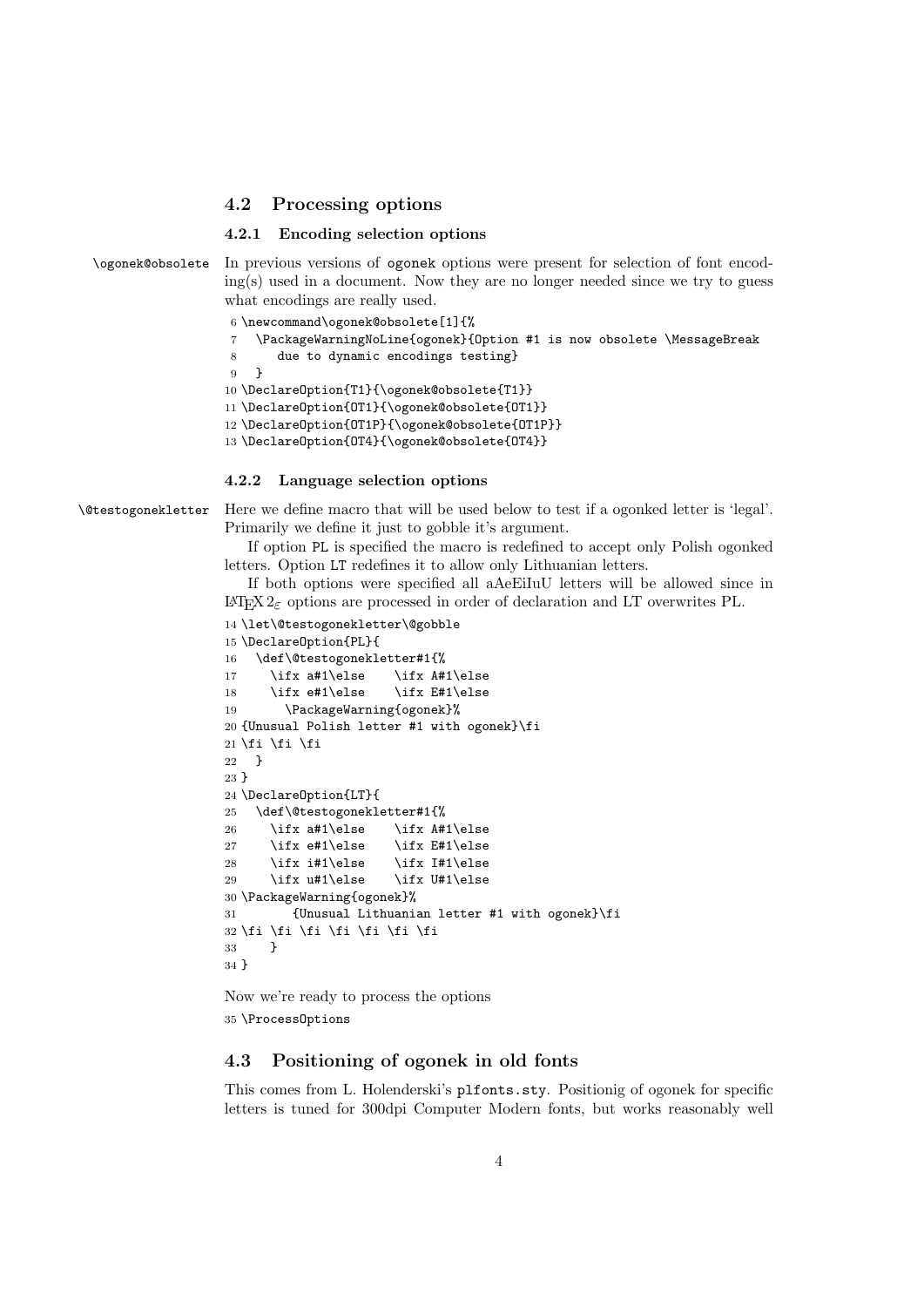with other resolutions.

```
\sob Macro \sob positioning ogonek under a letter.
                  36 \dimendef\pl@left=0 \dimendef\pl@down=1
                  37 \dimendef\pl@right=2 \dimendef\pl@temp=3
                  38
                  39 % typeset 'ogonek' box
                  40 \def\sob#1#2#3#4#5{% parameters: letter and fractions hl,ho,vl,vo
                  41 \setbox0\hbox{#1}\setbox1\hbox{$_\mathchar'454$}\setbox2\hbox{p}%
                  42 \pl@right=#2\wd0 \advance\pl@right by-#3\wd1
                  43 \pl@down=#5\ht1 \advance\pl@down by-#4\ht0
                  44 \pl@left=\pl@right \advance\pl@left by\wd1
                  45 \pl@temp=-\pl@down \advance\pl@temp by\dp2 \dp1=\pl@temp
                  46 \leavevmode\kern\pl@right\lower\pl@down\box1\kern-\pl@left #1}
            \aob
Special positioning of ogonek for some letters
            \Aob
            \eob
            \Eob
49 \def\eob{\sob e{.50}{.35}{0}{.93}}
            \iob
50 \def\Eob{\sob E{.60}{.35}{0}{.90}}
            \Iob
51 \def\iob{\sob i{.66}{.20}{0}{.90}}
            \uob 52 \def\Iob{\sob I{.80}{.50}{0}{.90}}
            \Uob
                  47 \def\aob{\sob a{.66}{.20}{0}{.90}}
                  48 \def\Aob{\sob A{.80}{.50}{0}{.90}}
                  53 \def\uob{\sob u{.66}{.20}{0}{.90}}
                  54 \def\Uob{\sob U{.60}{.35}{0}{.90}}
    \@iIuUogonek
\@oldfontsogonek
                  Below we define macros producing ogonek in encodings OT4 (OT1P) (this needs
                  special positioning of ogonek only for iIuU since for aAeE we have composities)
                  and OT1. This could be done in a more LAT<sub>EXY</sub> way if we had something like
                  \DeclareTextComposite allowing replacement to be macro not a single character.
                  But we haven't.
                  55 \def\@iIuUogonek#1{%
                  56 \ifx i#1\iob\else
                  57 \ifx I#1\Iob\else
                  58 \ifx u#1\uob\else
                  59 \ifx U#1\Uob\else\sob {#1}{.50}{.35}{0}{.90}\fi
                  60 \fi \fi \fi
                  61 }
                  62 \def\@oldfontsogonek#1{%
                  63 \ifx a#1\aob\else
                  64 \ifx A#1\Aob\else
                  65 \ifx e#1\eob\else
                  66 \ifx E#1\Eob\else
                  67 \@iIuUogonek{#1}
                  68 \fi \fi \fi \fi
                  69 }
```
### **4.4 Testing of encodings used in a document**

This testing must be carried off when the document begins, since only then all used encodings are already known. We use \AtBeginDocument hook for that purpose. This will work unless some package loaded after ogonek has an idea to declare encodings 'at begin document' (I cannot think of any reason for that).

First my favourite hack for operations on names constructed with  $\zeta$  and  $\zeta$ :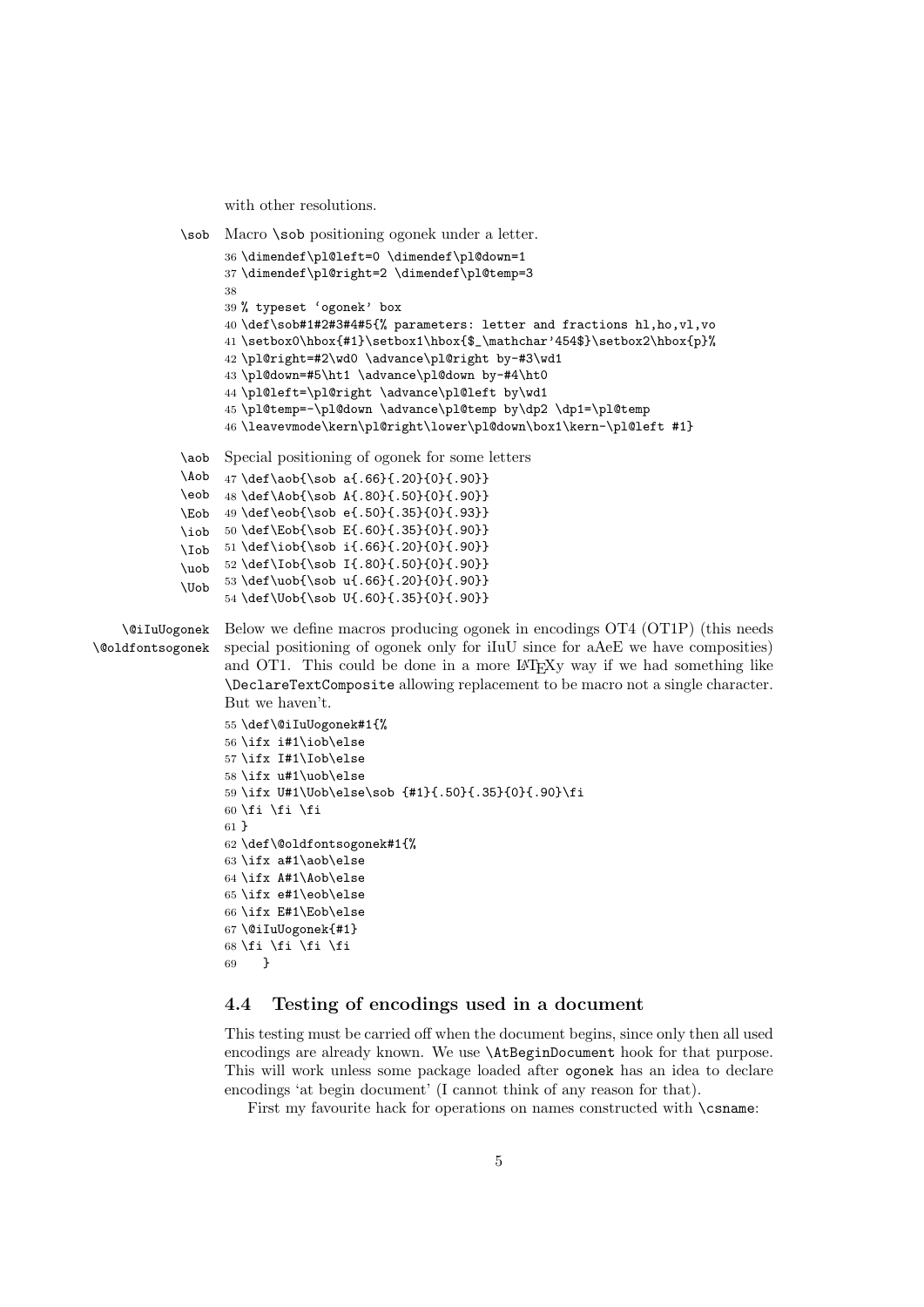70 \newcommand\n@me[2]{\expandafter#1\csname#2\endcsname}

You can not only say \n@me\ifx{T@T1}\sth but even \n@me\show{a name} or \n@me\newcommand{and another}{...} (sic!).

The testing really starts here. If an encoding XXX is known a macro with name \T@XXX is defined. In that way we check what encodings are in use.

For every encoding found we define  $\kappa$  to test if accentee is legal and put appropriate kind of ogonek.

#### 71 \AtBeginDocument{%

We don't make any changes for T1, since all we need is defined by default.

```
72 \n@me\ifx{T@T1}\relax \else \PackageInfo{ogonek}{T1 is known} \fi
```

```
For OT1 encoding we define ogonek as \@oldfontsogonek
```

```
73 \n@me\ifx{T@OT1}\relax
```

```
74 \else \PackageInfo{ogonek}{Defining ogonek for OT1}
```

```
75 \DeclareTextCommand\k{OT1}[1]{%
```

```
76 \@testogonekletter{#1}\@oldfontsogonek{#1}}
```
 $77$  \fi

For OT4 or OT1P \k won't know how to put ogonek under aAeE, but we have composities for that cases.

We are lucky that ogonek is always allowed under aAeE. Otherwise we would have to invent a way to incorporate test into composities.

```
78 \n@me\ifx{T@OT4}\relax
79 \else \PackageInfo{ogonek}{Defining ogonek for OT4}
80 \DeclareTextCommand\k{OT4}[1]{%
81 \@testogonekletter{#1}\@iIuUogonek{#1}}
82 \DeclareTextComposite\k{OT4}{a}{"A1}
83 \DeclareTextComposite\k{OT4}{A}{"81}
84 \DeclareTextComposite\k{OT4}{e}{"A6}
85 \DeclareTextComposite\k{OT4}{E}{"86}
86 \overline{\phantom{0}} \fi
87 \n@me\ifx{T@OT1P}\relax
88 \else \PackageInfo{ogonek}{Defining ogonek for OT1P}
89 \DeclareTextCommand\k{OT1P}[1]{%
90 \@testogonekletter{#1}\@iIuUogonek{#1}}
91 \DeclareTextComposite\k{OT1P}{a}{"A1}
92 \DeclareTextComposite\k{OT1P}{A}{"81}
93 \DeclareTextComposite\k{OT1P}{e}{"A6}
94 \DeclareTextComposite\k{OT1P}{E}{"86}
95 \overline{\text{fi}}96 }
And that's all.
97 \endinput
```
98  $\langle$ /style $\rangle$ 

# **References**

- [1] Janusz S. Bień. Polish Language and T<sub>E</sub>X. T<sub>E</sub>Xline 8, January 1989, p. 2.
- [2] Janusz S. Bień. Co to jest TFX. Available by anonymous FTP from ftp.mimuw.edu.pl in pub/users/jsbien/tex as cttex90.tar.Z or from LIST-SERV@PLEARN.edu.pl as CTTEX90 PACKAGE.